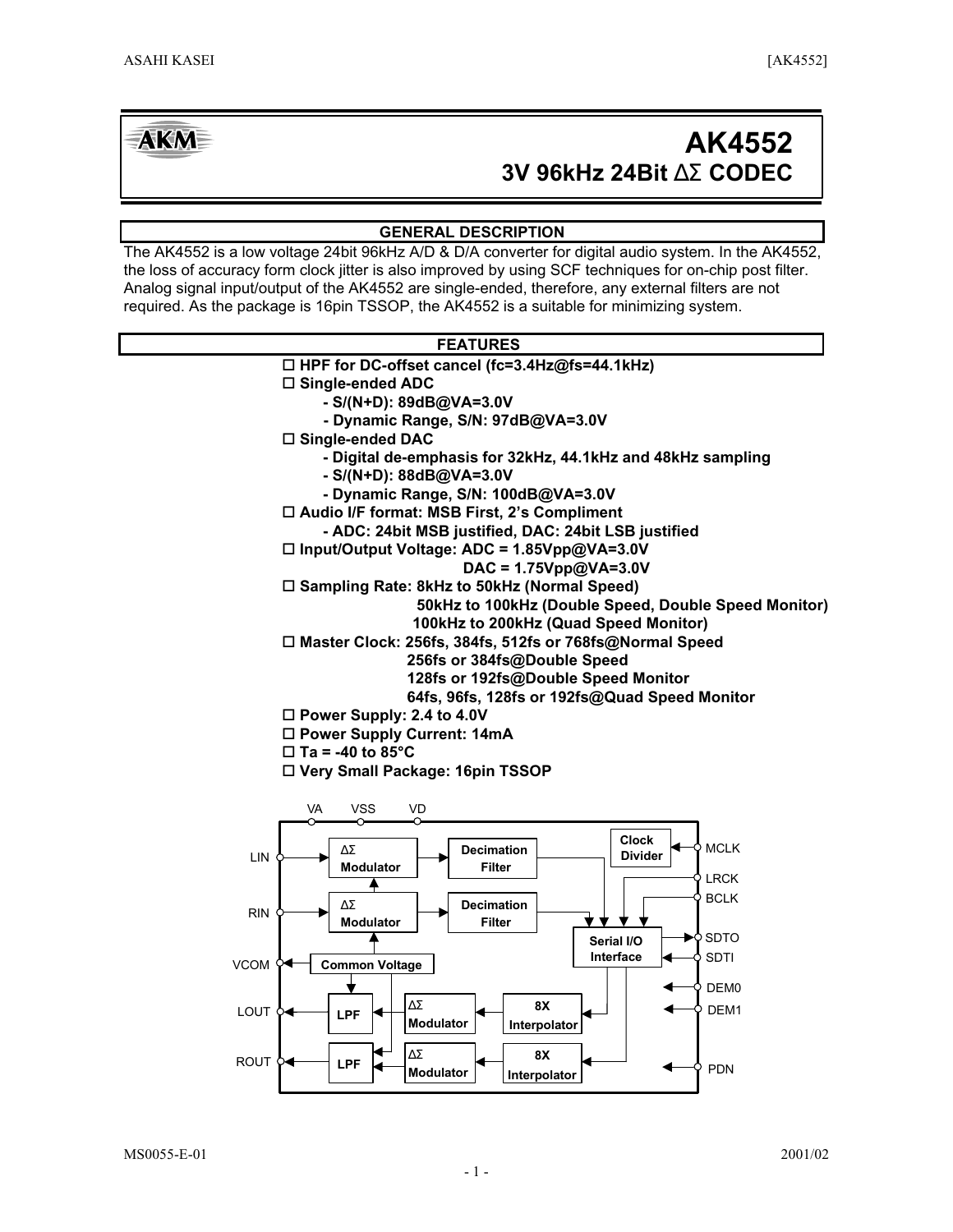# **Ordering Guide**

| AK4552VT | $-40 \sim +85$ °C           | 16pin TSSOP (0.65mm pitch) |
|----------|-----------------------------|----------------------------|
| AKD4552  | Evaluation Board for AK4552 |                            |

# **Pin Layout**



# **PIN/FUNCTION**

| No. | Pin Name         | $\rm LO$                 | Function                                         |
|-----|------------------|--------------------------|--------------------------------------------------|
|     | <b>RIN</b>       | I                        | Rch Analog Input Pin                             |
| 2   | <b>LIN</b>       |                          | Lch Analog Input Pin                             |
| 3   | <b>VSS</b>       |                          | Ground Pin                                       |
| 4   | VA.              | $\overline{\phantom{a}}$ | Analog Power Supply Pin                          |
| 5   | <b>VD</b>        | $\overline{\phantom{a}}$ | Digital Power Supply Pin                         |
| 6   | DEM <sub>0</sub> | I                        | De-emphasis Control Pin                          |
| 7   | DEM <sub>1</sub> | L                        | De-emphasis Control Pin                          |
| 8   | <b>SDTO</b>      | $\Omega$                 | Audio Serial Data Output Pin                     |
| 9   | <b>SDTI</b>      | I                        | Audio Serial Data Input Pin                      |
| 10  | <b>LRCK</b>      | I                        | Input/Output Channel Clock Pin                   |
| 11  | <b>MCLK</b>      | I                        | Master Clock Input Pin                           |
| 12  | <b>BCLK</b>      |                          | Audio Serial Data Clock Pin                      |
| 13  | <b>PDN</b>       | I                        | Power-Down & Reset Mode Pin                      |
|     |                  |                          | "L": Power-down and Reset, "H": Normal operation |
| 14  | <b>VCOM</b>      | $\Omega$                 | Common Voltage Output Pin, 0.45 x VA             |
| 15  | <b>LOUT</b>      | $\Omega$                 | Lch Analog Output Pin                            |
| 16  | <b>ROUT</b>      | $\Omega$                 | Rch Analog Output Pin                            |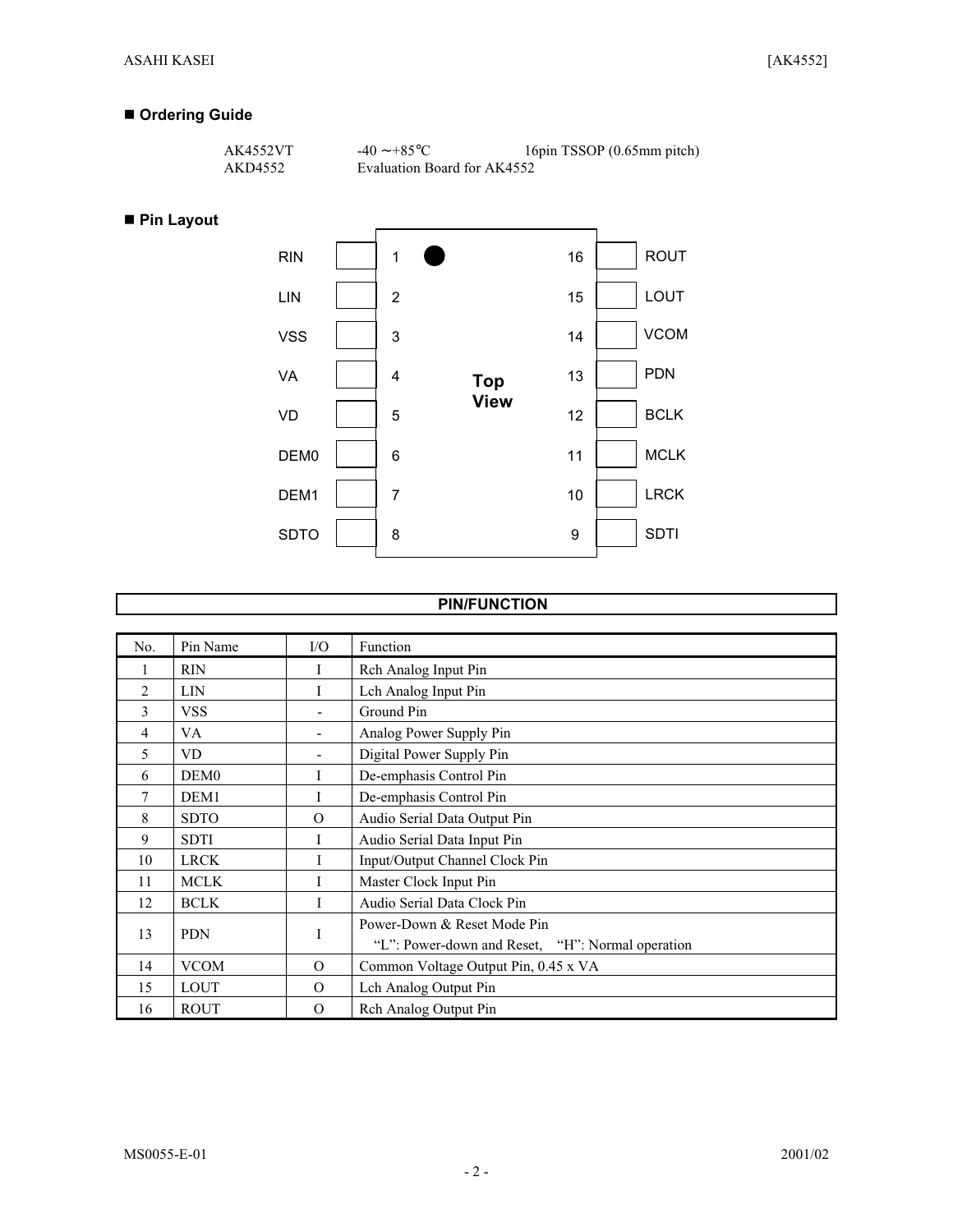## **ABSOLUTE MAXIMUM RATINGS**

| $(VSS=0V; Note 1)$                      |                     |               |        |          |         |
|-----------------------------------------|---------------------|---------------|--------|----------|---------|
| <b>Parameter</b>                        |                     | <b>Symbol</b> | min    | max      | Units   |
|                                         | Analog Power Supply | VA            | $-0.3$ | 4.6      |         |
| Power Supply<br>Digital Power Supply    |                     | VD            | $-0.3$ | 4.6      |         |
| Input Current (Any Pin Except Supplies) |                     | IΙN           |        | $\pm 10$ | mA      |
| Analog Input Voltage (LIN, RIN pin)     |                     | VINA          | $-0.3$ | $VA+0.3$ |         |
| Digital Input Voltage                   |                     | <b>VIND</b>   | $-0.3$ | $VD+0.3$ |         |
| Ambient Temperature (power applied)     |                     | Тa            | $-40$  | 85       | $\circ$ |
| Storage Temperature                     |                     | Tstg          | -65    | 150      | $\circ$ |

Note: 1. All voltages with respect to ground.

WARNING: Operation at or beyond these limits may results in permanent damage to the device. Normal operation is not guaranteed at these extremes.

| <b>RECOMMENDED OPERATING CONDITIONS</b> |                               |        |               |     |     |       |
|-----------------------------------------|-------------------------------|--------|---------------|-----|-----|-------|
| (VSS=0V: Note 1)                        |                               |        |               |     |     |       |
| Parameter                               |                               | Symbol | min           | tvp | max | Units |
| Power Supply                            | Analog Power Supply           | VA     | 2.4           | 3.0 | 4.0 |       |
|                                         | Digital Power Supply (Note 2) | VD     | 2.4 or VA-0.3 | 3.0 | 4.0 |       |

Note: 1. All voltages with respect to ground.

Note: 2. Min Value is high value either 2.4V or VA-0.3V.

\*AKM assumes no responsibility for the usage beyond the conditions in this data sheet.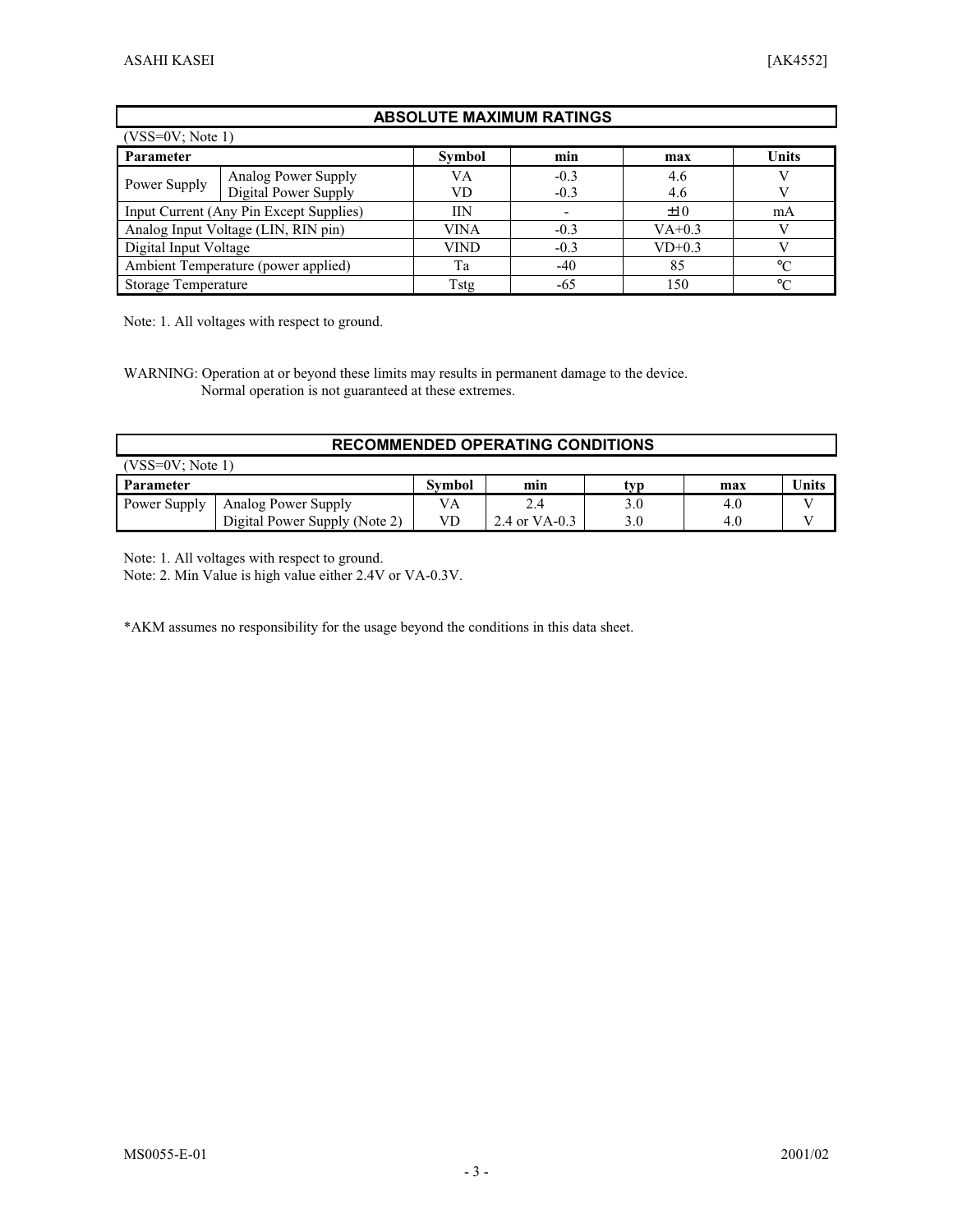# **ANALOG CHARACTERISTICS**

(Ta=25°C; VA, VD=3.0V; VSS=0V; fs=44.1kHz; Signal Frequency=1kHz; BCLK=64fs;

Measurement frequency=10Hz ∼ 20kHz at fs=44.1kHz, 20Hz ∼ 40kHz at fs=96kHz; unless otherwise specified)

|                  | Parameter                                         |                  |                | min                    | typ                          | max  | Units |             |
|------------------|---------------------------------------------------|------------------|----------------|------------------------|------------------------------|------|-------|-------------|
|                  | <b>ADC Analog Input Characteristics:</b> (Note 3) |                  |                |                        |                              |      |       |             |
| Resolution       |                                                   |                  |                |                        |                              |      | 24    | <b>Bits</b> |
| $S/(N+D)$        |                                                   | $(-0.5dB$ Input) | $fs = 44.1kHz$ |                        | 80                           | 89   |       | dB          |
|                  |                                                   |                  | $fs = 96kHz$   |                        | 80                           | 89   |       | dB          |
| D-Range          |                                                   | $(-60dB$ Input)  |                | fs=44.1kHz, A-weighted | 90                           | 97   |       | dB          |
|                  |                                                   |                  | $fs = 96kHz$   |                        | 87                           | 94   |       | dB          |
|                  |                                                   |                  |                | fs=96kHz, A-weighted   |                              | 100  |       | dB          |
| S/N              |                                                   |                  |                | fs=44.1kHz, A-weighted | 90                           | 97   |       | dB          |
|                  |                                                   |                  | $fs = 96kHz$   |                        | 87                           | 94   |       | dB          |
|                  |                                                   |                  |                | fs=96kHz, A-weighted   |                              | 100  |       | dB          |
|                  | Interchannel Isolation                            |                  |                |                        | 90                           | 110  |       | dB          |
|                  | Interchannel Gain Mismatch                        |                  |                |                        |                              | 0.2  | 0.5   | dB          |
|                  | Input Voltage                                     |                  | (Note 4)       |                        | 1.65                         | 1.85 | 2.05  | Vpp         |
|                  | <b>Input Resistance</b>                           |                  | $fs=44.1kHz$   |                        | 20                           | 34   |       | $k\Omega$   |
|                  |                                                   |                  | $fs = 96kHz$   |                        | 14                           | 24   |       | $k\Omega$   |
|                  | <b>DAC Analog Output Characteristics:</b>         |                  |                |                        |                              |      |       |             |
| Resolution       |                                                   |                  |                |                        |                              |      | 24    | <b>Bits</b> |
| $S/(N+D)$        |                                                   | (0dB Output)     | $fs=44.1kHz$   |                        | 78                           | 88   |       | dB          |
|                  |                                                   |                  | fs=96kHz       |                        | 75                           | 85   |       | dB          |
|                  |                                                   | (-60dB Output)   |                | fs=44.1kHz, A-weighted | 93                           | 100  |       | dB          |
| D-Range          |                                                   |                  | $fs = 96kHz$   |                        | 88                           | 96   |       | dB          |
|                  |                                                   |                  |                | fs=96kHz, A-weighted   | $\qquad \qquad \blacksquare$ | 100  |       | dB          |
| S/N              |                                                   |                  |                | fs=44.1kHz, A-weighted | 93                           | 100  |       | dB          |
|                  |                                                   |                  | $fs = 96kHz$   |                        | 88                           | 96   |       | dB          |
|                  |                                                   |                  |                | fs=96kHz, A-weighted   |                              | 100  |       | dB          |
|                  | Interchannel Isolation                            |                  |                |                        | 90                           | 110  |       | dB          |
|                  | Interchannel Gain Mismatch                        |                  |                |                        |                              | 0.2  | 0.5   | dB          |
|                  | <b>Output Voltage</b>                             |                  | (Note 4)       |                        | 1.56                         | 1.75 | 1.94  | Vpp         |
|                  | <b>Load Resistance</b>                            |                  |                |                        | 10                           |      |       | $k\Omega$   |
| Load Capacitance |                                                   |                  |                |                        | 30                           | pF   |       |             |
|                  | <b>Power Supplies</b>                             |                  |                |                        |                              |      |       |             |
|                  | Power Supply Current (VA+VD)                      |                  |                |                        |                              |      |       |             |
|                  | Power up                                          |                  | $PDN = "H"$    | $fs = 44.1kHz$         |                              | 14   | 21    | mA          |
|                  |                                                   |                  |                | $fs = 96kHz$           |                              | 18   | 27    | mA          |
|                  | Power down                                        | (Note 5)         | $PDN = "L"$    |                        |                              | 10   | 100   | $\mu A$     |

Note: 3. The offset of ADC is removed by internal HPF.

Note: 4. Input/Output of ADC and DAC scales with VA voltage. (ADC = 0.617 x VA, DAC = 0.583 x VA)

Note: 5. In case of power-down mode, all digital input including clocks pins (MCLK, BCLK, LRCK) are held VD or VSS. But PDN pin is held VSS.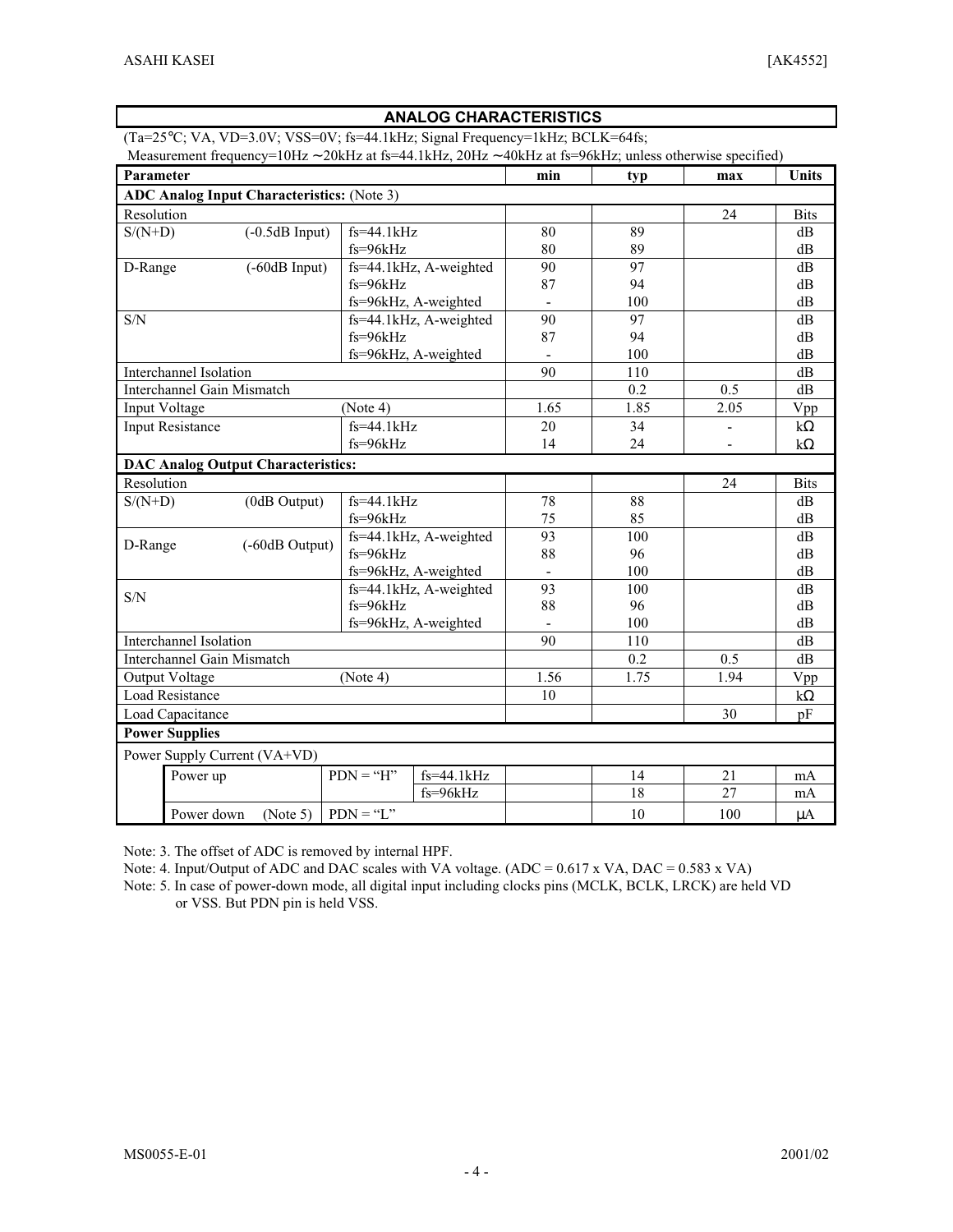Г

| <b>FILTER CHARACTERISTICS</b>                                              |                |              |               |          |            |           |              |
|----------------------------------------------------------------------------|----------------|--------------|---------------|----------|------------|-----------|--------------|
| $(Ta=25^{\circ}C; VA, VD=2.4 \sim 4.0V; fs=44.1kHz; DEM0=``1", DEM1=``0")$ |                |              |               |          |            |           |              |
| Parameter                                                                  |                |              | <b>Symbol</b> | min      | typ        | max       | <b>Units</b> |
| <b>ADC Digital Filter (Decimation LPF):</b>                                |                |              |               |          |            |           |              |
| Passband                                                                   | (Note 6)       | $\pm 0.1$ dB | <b>PB</b>     | $\theta$ |            | 17.4      | kHz          |
|                                                                            |                | $-1.0dB$     |               |          | 20.0       |           | kHz          |
|                                                                            |                | $-3.0dB$     |               |          | 21.1       |           | kHz          |
| Stopband                                                                   | (Note 6)       |              | <b>SB</b>     | 27.0     |            |           | kHz          |
| Passband Ripple                                                            |                |              | <b>PR</b>     |          |            | $\pm 0.1$ | dB           |
| Stopband Attenuation                                                       |                |              | <b>SA</b>     | 65       |            |           | dB           |
| Group Delay                                                                | (Note 7)       |              | GD            |          | 17.0       |           | 1/fs         |
| Group Delay Distortion                                                     |                |              | $\Delta GD$   |          | $\theta$   |           | $\mu$ s      |
| <b>ADC Digital Filter (HPF):</b>                                           |                |              |               |          |            |           |              |
| Frequency Response (Note 6)                                                |                | $-3dB$       | <b>FR</b>     |          | 3.4        |           | Hz           |
|                                                                            |                | $-0.5dB$     |               |          | 10         |           | Hz           |
|                                                                            |                | $-0.1dB$     |               |          | 22         |           | Hz           |
| <b>DAC Digital Filter:</b>                                                 |                |              |               |          |            |           |              |
| Passband                                                                   | (Note 6)       | $\pm 0.1$ dB | <b>PB</b>     | $\theta$ |            | 20.0      | kHz          |
|                                                                            |                | $-6.0dB$     |               |          | 22.05      |           | kHz          |
| Stopband                                                                   | (Note 6)       |              | <b>SB</b>     | 24.1     |            |           | kHz          |
| Passband Ripple                                                            |                | <b>PR</b>    |               |          | $\pm 0.06$ | dB        |              |
| Stopband Attenuation                                                       |                | <b>SA</b>    | 43            |          |            | dB        |              |
| Group Delay<br>(Note 7)                                                    |                | GD           |               | 15.4     |            | 1/fs      |              |
| Group Delay Distortion                                                     |                |              | $\Delta GD$   |          | $\theta$   |           | $\mu$ s      |
| DAC Digital Filter + Analog Filter                                         |                |              |               |          |            |           |              |
| Frequency Response $0 \sim 20.0$ kHz                                       |                |              | <b>FR</b>     |          | $\pm 0.5$  |           | dB           |
|                                                                            | $\sim$ 40.0kHz | (Note 8)     |               |          | $\pm 1.0$  |           | dB           |

Note: 6. The passband and stopband frequencies scale with fs (sampling frequency).

For examples, PB=20.0kHz(@ADC: -1.0dB, DAC: -0.1dB) are 0.454 x fs.

Note: 7. The calculating delay time which occurred by digital filtering. This time is from the input of analog signal to setting the 24bit data of both channels to the output register for ADC. For DAC, this time is from setting the 24bit data of both channels on input register to the output of analog signal.

Note: 8. fs=96kHz.

| <b>DC CHARACTERISTICS</b>                                              |            |           |  |           |    |  |
|------------------------------------------------------------------------|------------|-----------|--|-----------|----|--|
| $(Ta=25\degree C; VA, VD=2.4 \sim 4.0 V)$                              |            |           |  |           |    |  |
| <b>Units</b><br>min<br><b>Symbol</b><br><b>Parameter</b><br>typ<br>max |            |           |  |           |    |  |
| High-Level Input Voltage                                               | VIH        | $70\%$ VD |  |           |    |  |
| Low-Level Input Voltage                                                | <b>VIL</b> |           |  | $30\%$ VD |    |  |
| High-Level Output Voltage<br>(Iout=- $20\mu$ A)                        | <b>VOH</b> | $VD-0.1$  |  | -         |    |  |
| Low-Level Output Voltage<br>$(Iout=20\mu A)$                           | VOL        |           |  | 0.1       |    |  |
| Input Leakage Current                                                  | Iin        |           |  | $\pm 10$  | цA |  |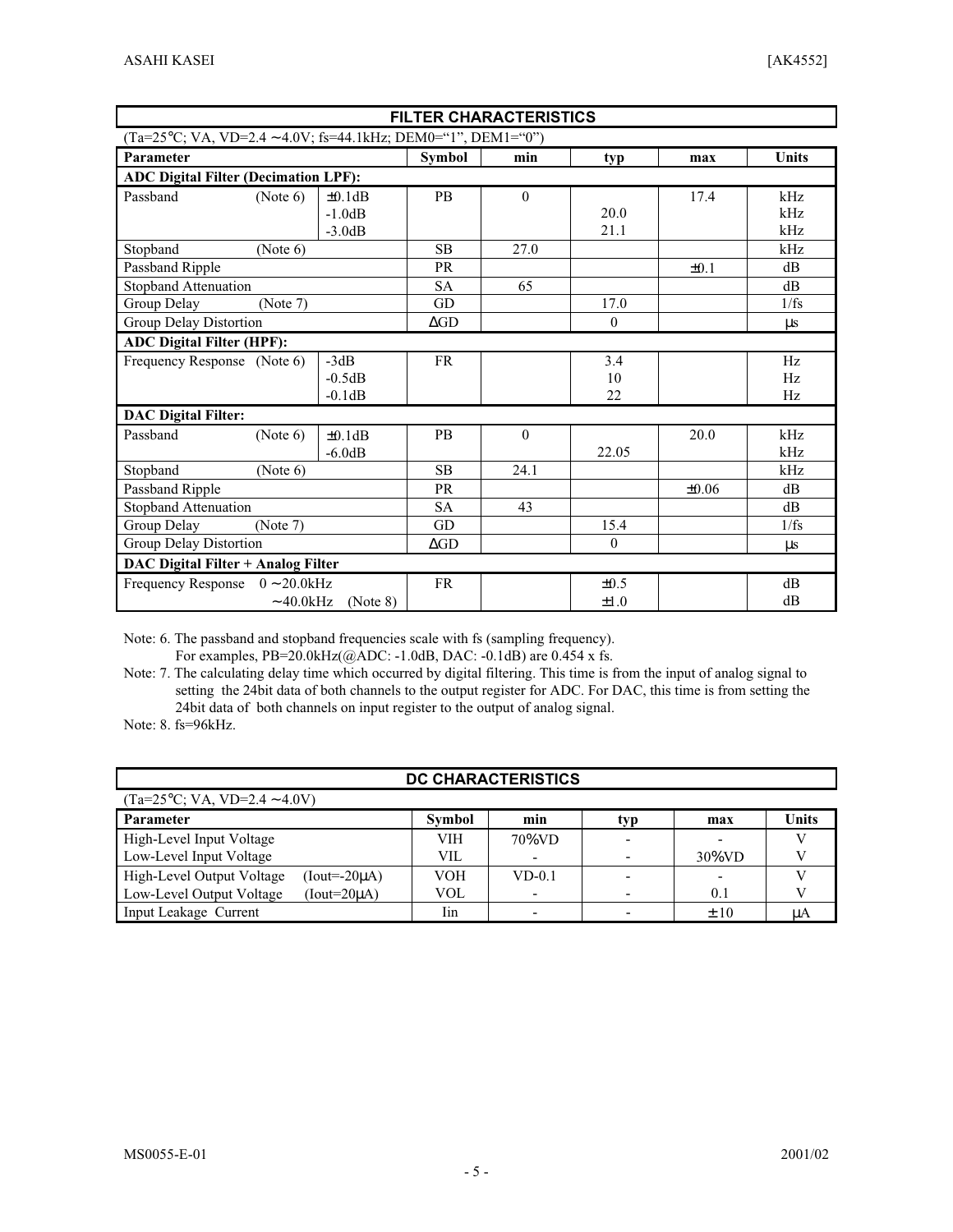r

| <b>SWITCHING CHARACTERISTICS</b>                      |                  |            |      |      |              |
|-------------------------------------------------------|------------------|------------|------|------|--------------|
| $(Ta=25\text{°C}; VA, VD=2.4 \sim 4.0 V; C_{L}=20pF)$ |                  |            |      |      |              |
| Parameter                                             | <b>Symbol</b>    | min        | typ  | max  | <b>Units</b> |
| <b>Master Clock Timing</b>                            |                  |            |      |      |              |
| Frequency                                             | fCLK             | 2.048      |      | 38.4 | <b>MHz</b>   |
| Pulse Width Low                                       | <b>tCLKL</b>     | 10         |      |      | ns           |
| Pulse Width High                                      | tCLKH            | 10         |      |      | ns           |
| <b>LRCK Frequency</b>                                 |                  |            |      |      |              |
| Normal Speed                                          | fsn              | 8          |      | 50   | kHz          |
| Double Speed                                          | fsd              | 50         |      | 100  | kHz          |
| Quad Speed                                            | fsq              | 100        |      | 200  | kHz          |
| Duty Cycle                                            | Duty             | 45         |      | 55   | $\%$         |
| <b>Serial Interface Timing</b>                        |                  |            |      |      |              |
| <b>BCLK</b> Period                                    |                  |            |      |      |              |
| Normal Speed                                          | tBCK             | $1/96$ fsn |      |      | ns           |
| Double Speed                                          | tBCK             | $1/64$ fsd |      |      | ns           |
| Quad Speed                                            | tBCK             | $1/64$ fsq |      |      | ns           |
| <b>BCLK Pulse Width Low</b>                           | <b>tBCKL</b>     | 33         |      |      | ns           |
| Pulse Width High                                      | tBCKH            | 33         |      |      | ns           |
| LRCK Edge to BCLK "^"<br>(Note 9)                     | tLRB             | 20         |      |      | ns           |
| BCLK "Î" to LRCK Edge<br>(Note 9)                     | tBLR             | 20         |      |      | ns           |
| LRCK Edge to SDTO (MSB)                               | $t$ DLR          |            |      | 40   | ns           |
| $BCLK " \downarrow"$ to SDTO                          | t <sub>DBS</sub> |            |      | 40   | ns           |
| SDTI Hold Time                                        | tSDH             | 20         |      |      | ns           |
| SDTI Setup Time                                       | tSDS             | 20         |      |      | ns           |
| <b>Reset Timing</b>                                   |                  |            |      |      |              |
| PDN Pulse Width                                       | tPW              | 150        |      |      | ns           |
| PDN " <sup>1</sup> " to SDTO Valid<br>(Note $10$ )    | tPWV             |            | 2081 |      | 1/fs         |

Note: 9. BCLK rising edge must not occur at the same time as LRCK edge.

Note: 10. These cycles are the number of LRCK rising from PDN rising.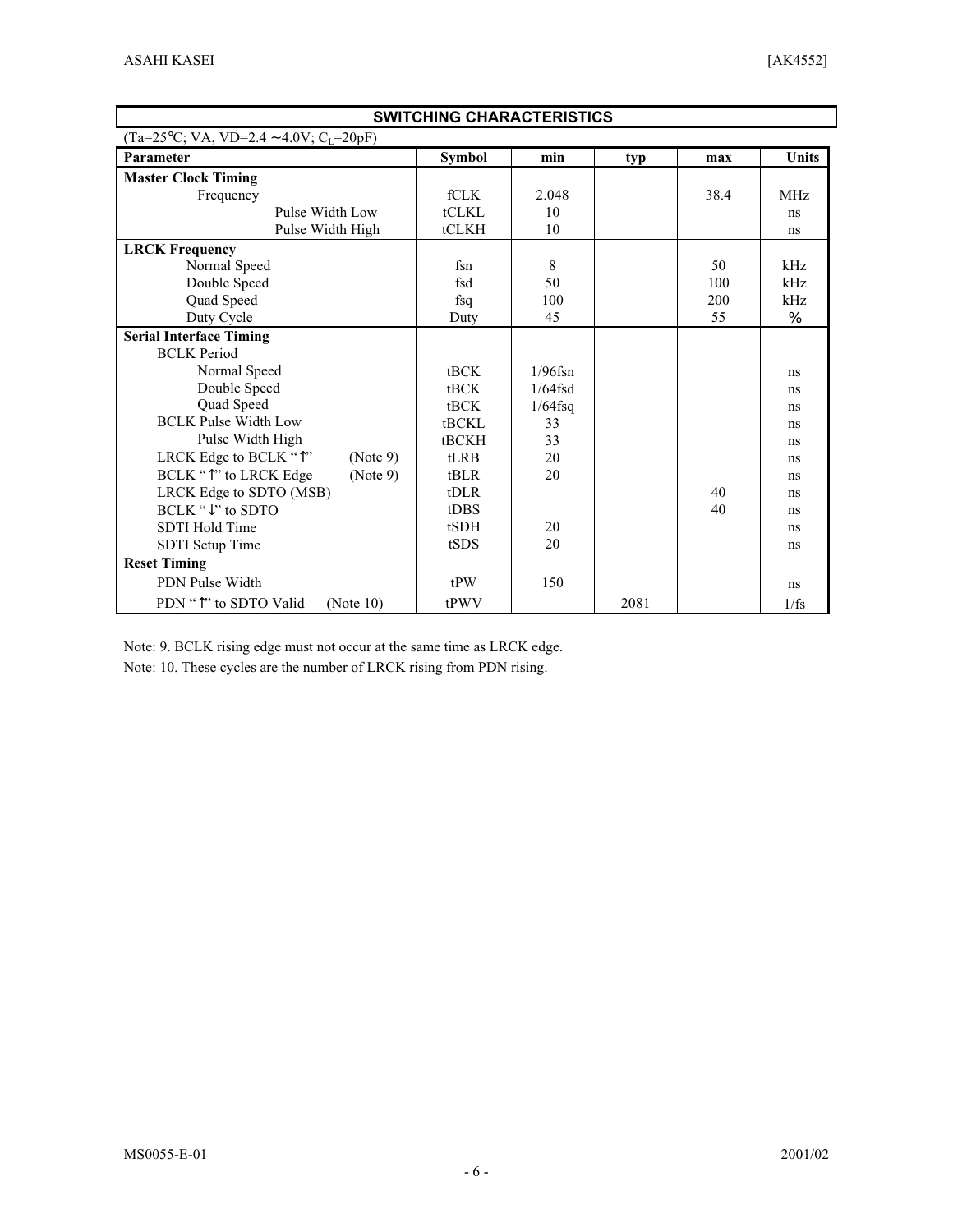# **Timing Diagram**



Figure 1. Clock Timing





Figure 3. Reset Timing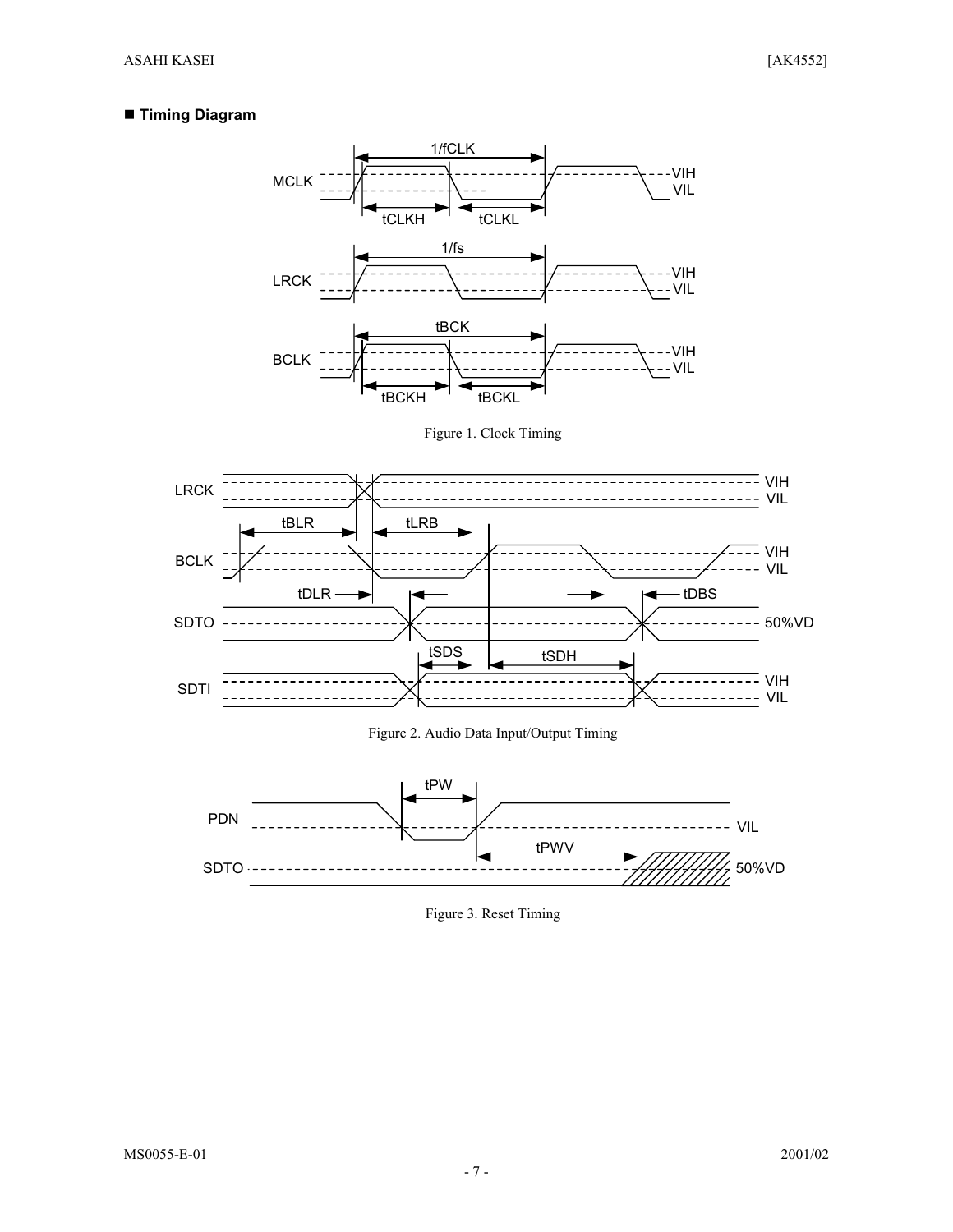# **OPERATION OVERVIEW**

## **System Clock Input**

The relationship between the clock applied to the MCLK input and sampling rate is defined Table 1. The AK4552 detects the changes of normal speed, double speed and quad speed automatically, ADC and DAC operation in Table 2 are decided by inputted MCLK. In case of double speed, there are normal output and 1/2 decimation output in DAC. Selected 1/2 decimation, ADC outputs "L", but not power-down. In case of 4 times speed, there are 1/2 decimation and 1/4 decimation output in DAC, but not normal output. Selected 1/2 and 1/4 decimation, ADC outputs "L" but not power-down. The LRCK clock input must be synchronized with MCLK, however the phase is not critical. \*fs is sampling frequency.

Changed MCLK in operation, the AK4552 need not reset by PDN pin because the AK4552 detects the change of MCLK automatically. But ADC and DAC may occur click noise until the clock is stable. However, if the clock may be stopped when it is changed, the AK4552 is powered down.

All external clocks (MCLK, BCLK, LRCK) must be present unless PDN = "L". If these clocks are not provided, the AK4552 may draw excess current and may not possibly operate properly because the device utilizes dynamic refreshed logic internally.

| <b>MCLK</b> | Normal Speed<br>$(fs=44.1kHz)$ | Double Speed<br>$(fs = 88.2kHz)$ | Quad Speed<br>$(fs=176.4kHz)$ |
|-------------|--------------------------------|----------------------------------|-------------------------------|
| $64$ fs     | N/A                            | N/A                              | 11.2896MHz                    |
| 96fs        | N/A                            | N/A                              | 16.9344MHz                    |
| $128$ fs    | N/A                            | 11.2896MHz                       | 22.5792MHz                    |
| $192$ fs    | N/A                            | 16.9344MHz                       | 33.8688MHz                    |
| $256$ fs    | 11.2896MHz                     | 22.5792MHz                       | N/A                           |
| 384fs       | 16.9344MHz                     | 33.8688MHz                       | N/A                           |
| $512$ fs    | 22.5792MHz                     | N/A                              | N/A                           |
| 768fs       | 33.8688MHz                     | N/A                              | N/A                           |

Table 1. Master Clock Frequency Example

| <b>MCLK</b> |            | Normal Speed | Double Speed   | Quad Speed     |
|-------------|------------|--------------|----------------|----------------|
|             | ADC        | N/A          | N/A            | "L" Output     |
| 64fs        | <b>DAC</b> | N/A          | N/A            | 1/4 Decimation |
| 96fs        | ADC        | N/A          | N/A            | "L" Output     |
|             | <b>DAC</b> | N/A          | N/A            | 1/4 Decimation |
| $128$ fs    | ADC        | N/A          | "L" Output     | "L" Output     |
|             | DAC        | N/A          | 1/2 Decimation | 1/2 Decimation |
| $192$ fs    | ADC        | N/A          | "L" Output     | "L" Output     |
|             | <b>DAC</b> | N/A          | 1/2 Decimation | 1/2 Decimation |
| $256$ fs    | ADC        | O            | Ω              | N/A            |
|             | <b>DAC</b> | O            | O              | N/A            |
| 384fs       | <b>ADC</b> | O            | O              | N/A            |
|             | <b>DAC</b> | $\Omega$     | $\Omega$       | N/A            |
| $512$ fs    | ADC        | O            | N/A            | N/A            |
|             | <b>DAC</b> | $\Omega$     | N/A            | N/A            |
| 768fs       | <b>ADC</b> | $\Omega$     | N/A            | N/A            |
|             | <b>DAC</b> | O            | N/A            | N/A            |

Table 2. Master Clock Frequency & ADC/DAC Operation

\* In Table 2, "O" mark is normal output, N/A is "Not Available".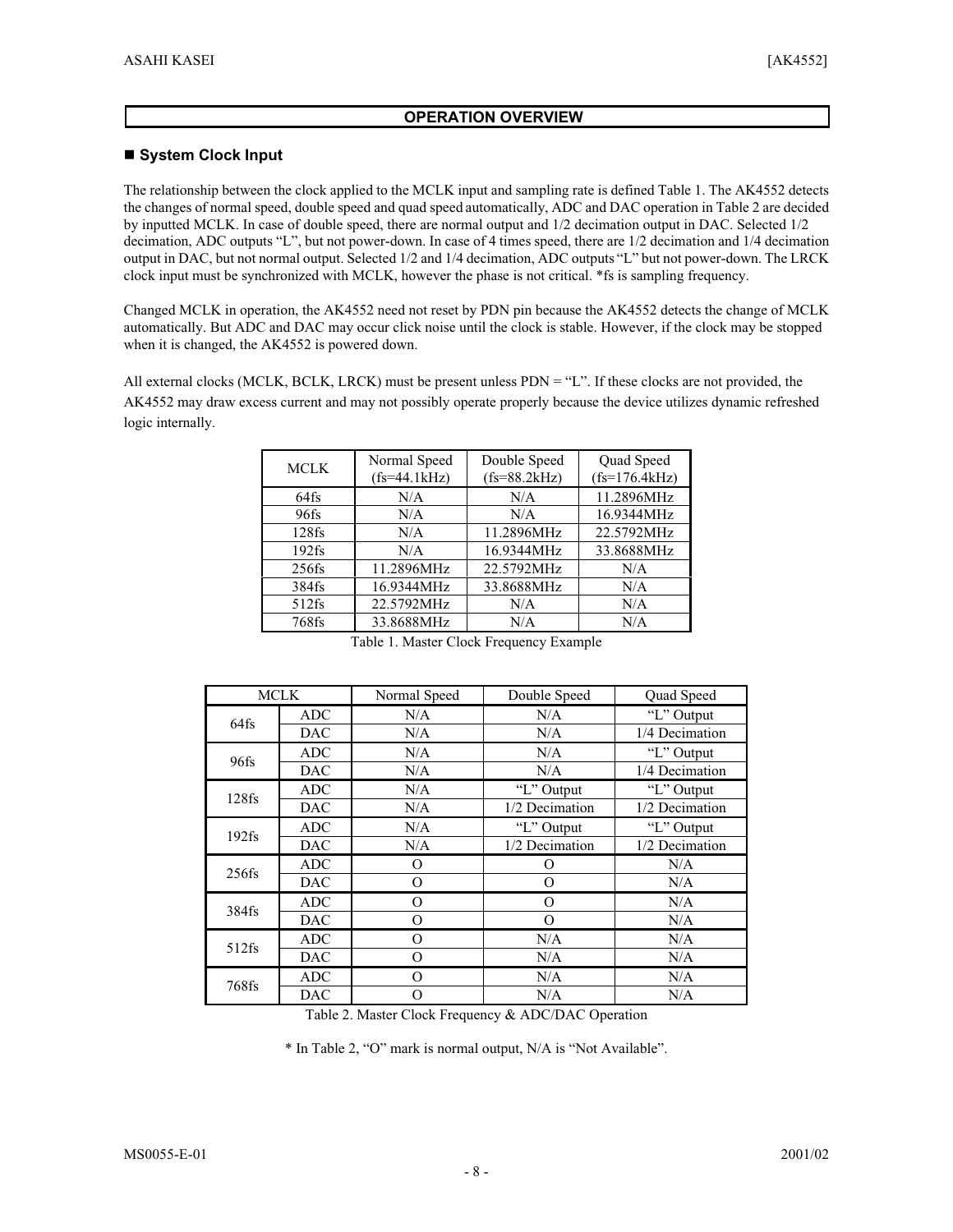• About the data operation in internal DAC at Decimation

See the Figure 4. The 1/2 decimation takes in one data per 2 periods of LRCK, and the 1/4 decimation takes in one data per 4 periods of LRCK. Therefore, 1/2 decimation outputs a signal which has bandwidth until fs/2, and 1/4 decimation outputs a signal which has bandwidth until fs/4.



Figure 4. About the data operation in internal DAC at Decimation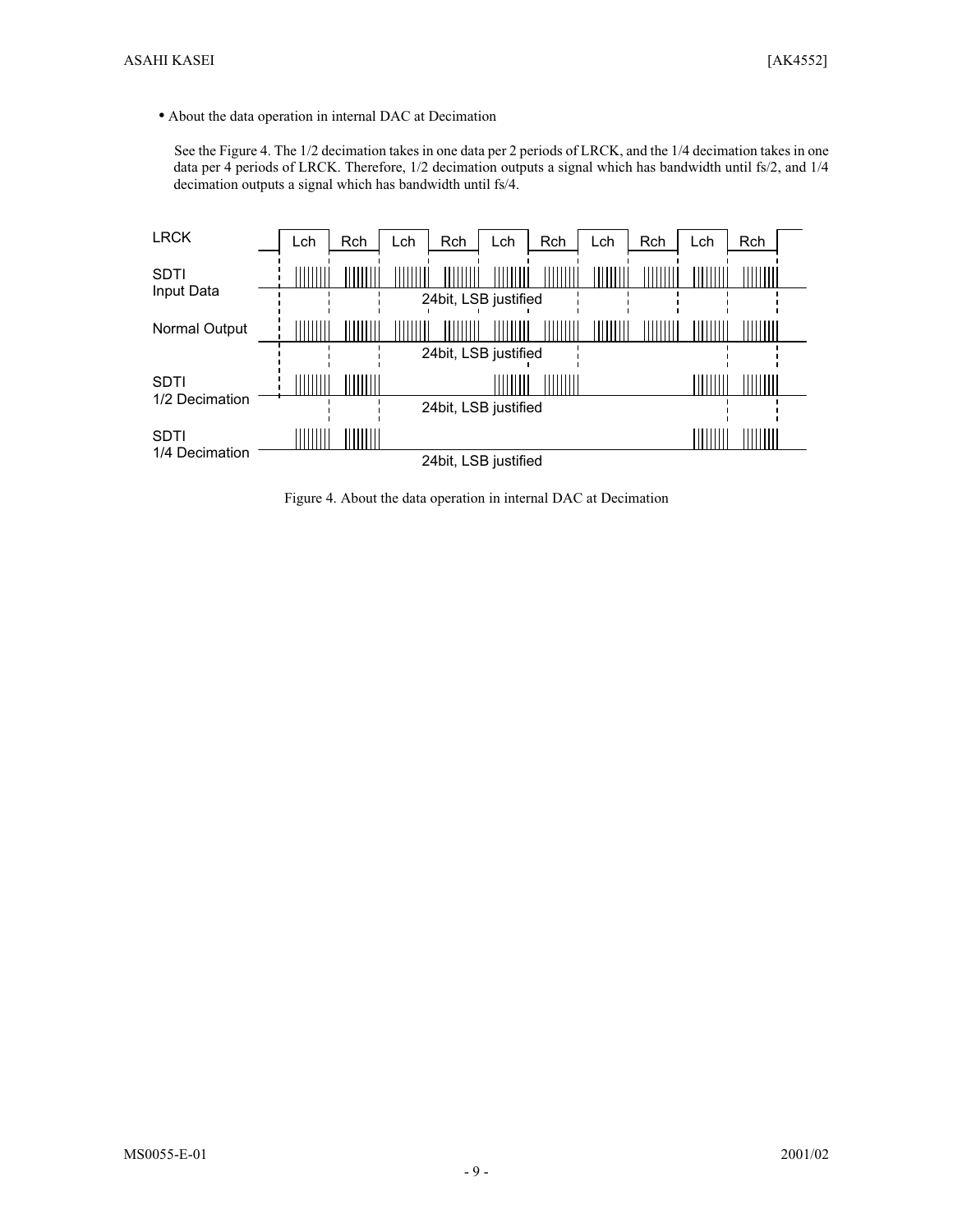## ■ Audio Serial Interface Format

Data is shifted in/out the SDTI/SDTO pins using BCLK and LRCK inputs. The data is MSB first, 2's compliment.



#### **De-emphasis Filter**

The DAC of AK4552 includes the digital de-emphasis filter (tc=50/15µs) by IIR filter. This filter corresponds to three frequencies (32kHz, 44.1kHz, 48kHz). The de-emphasis filter selected by DEM0 and DEM1 is enabled for input audio data. The de-emphasis is also disabled at DEM0="1" and DEM1="0".

| DEM <sub>1</sub>        | DEM <sub>0</sub>     | Mode    |
|-------------------------|----------------------|---------|
|                         |                      | 44.1kHz |
|                         |                      | OFF     |
|                         |                      | 48kHz   |
|                         |                      | 32kHz   |
| ___<br>$\sim$<br>$\sim$ | ---<br>. .<br>$\sim$ |         |

Table 3. De-emphasis filter control

### **Digital High Pass Filter**

The AK4552 has a Digital High Pass Filter (HPF) for DC-offset cancel. The cut-off frequency of the HPF is 3.4Hz at fs=44.1kHz and the frequency response at 20Hz is -0.12dB. It also scales with the sampling frequency (fs).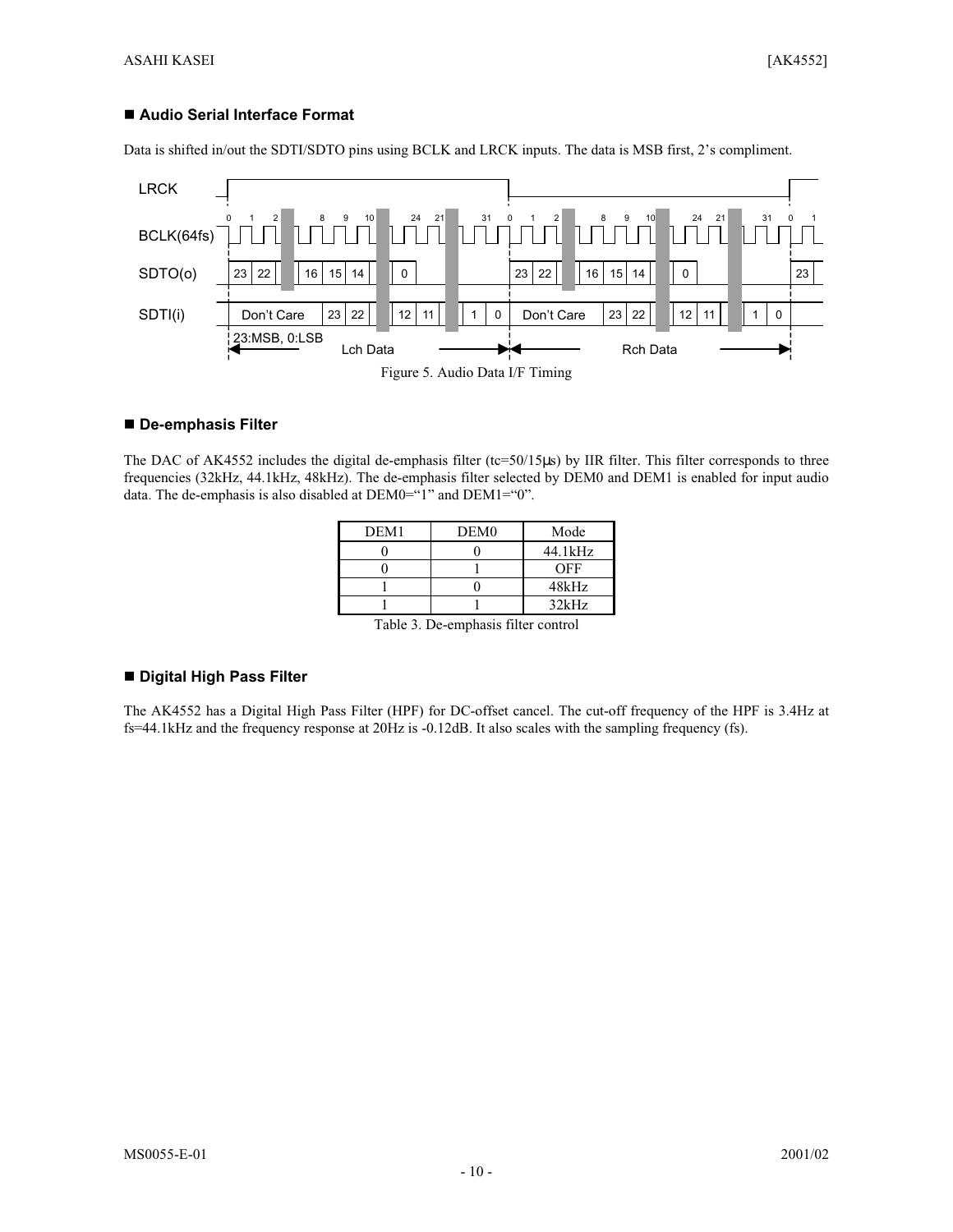## ■ Power-down & Reset

The ADC and DAC of AK4552 are placed in the power-down mode by bringing power down pin, PDN = "L" and each digital filter is also reset at the same time. These resets should always be done after power-up. In case of the ADC, an anlog initialization cycle starts after exiting the power-down mode. Therefore, the output data, SDTO becomes available after 2081 cycles of LRCK clock. This initialization cycle does not affect the DAC operation. Figure 6 shows the power-up sequence.



(1) Click noise occurs at the "↑↓" of PDN signal. Please mute the analog output external if the click noise influences system application.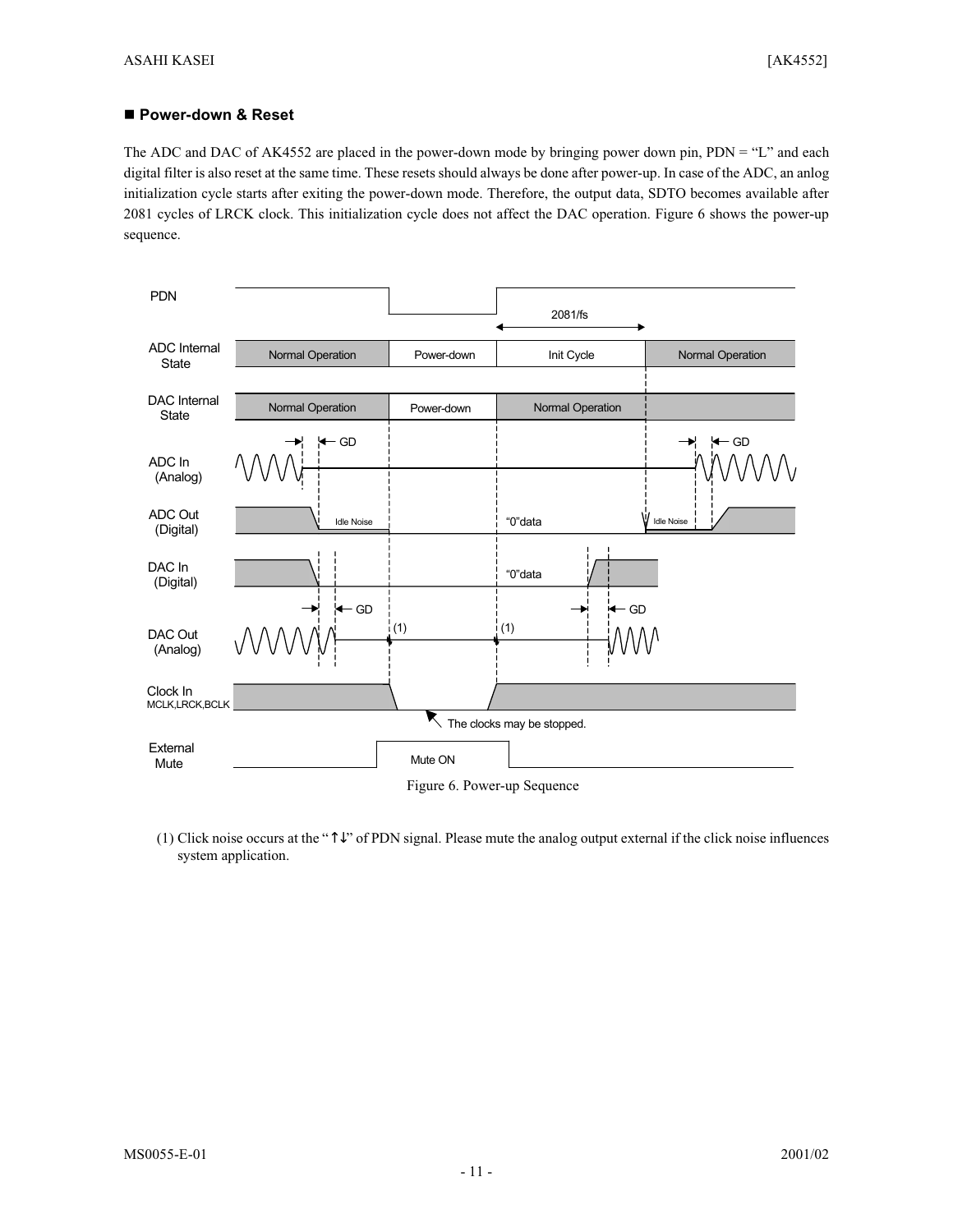## **SYSTEM DESIGN**

Figure 7 shows the system connection diagram. An evaluation board [AKD4552] is available which demonstrates application circuit, optimum layout, power supply arrangements and measurement results.



Figure 7. System Connection Diagram Example

Notes:

- When LOUT/ROUT drives some capacitive load, some resistor should be added in series between LOUT/ROUT and capacitive load.
- Electrolytic capacitor value of VCOM depends on low frequency noise of supply voltage.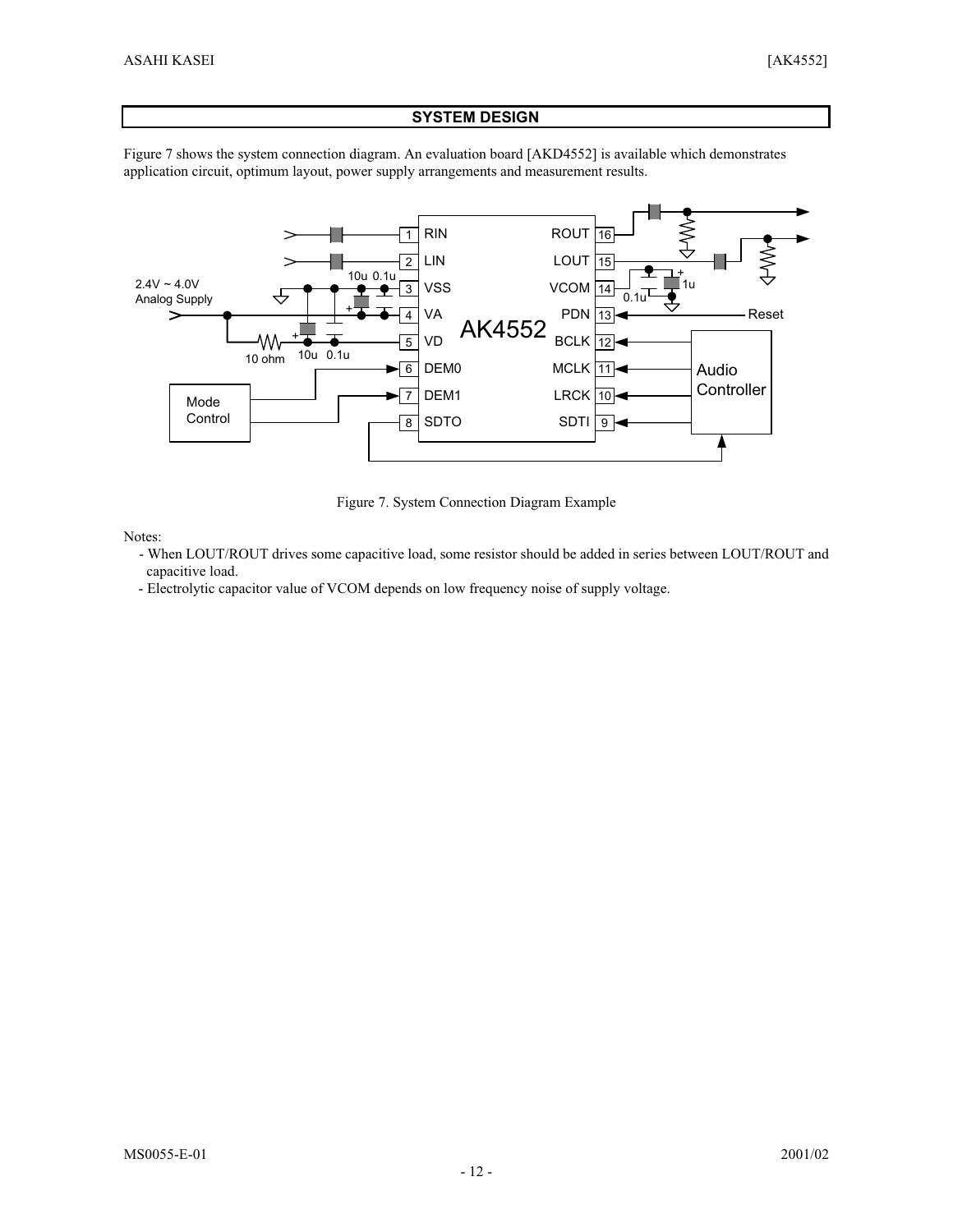#### **1. Grounding and Power Supply Decoupling**

The AK4552 requires careful attention to power supply and grounding arrangements. VA and VD are usually supplied from analog supply in system. Alternatively if VA and VD are supplied separately, the power up sequence is not critical. VSS of the AK4552 should be connected to analog ground plane. System analog ground and digital ground should be connected together near to where the supplies are brought onto the printed circuit board. Decoupling capacitors should be as near to the AK4552 as possible, with the small value ceramic capacitor being the nearest.

#### **2. Voltage Reference**

The input to VA voltage sets the analog input/output range. A 0.1µF ceramic capacitor and a 10µF electrolytic capacitor is connected to VA and VSS pins, normally. VCOM is a signal ground of this chip. An electrolytic less than 1µF (typ; max:  $2.2\mu$ F) in parallel with a 0.1 $\mu$ F ceramic capacitor attached to these pins eliminates the effects of high frequency noise. No load current may be drawn from VCOM pin. All signals, especially clock, should be kept away from the VA, VD and VCOM pins in order to avoid unwanted coupling into the AK4552.

#### **3. Analog Inputs**

ADC inputs are single-ended and internally biased to VCOM. The input signal range scales with the supply voltage and nominally 0.617 x VA Vpp (typ). The ADC output data format 2's compliment. The output code is 7FFFFFH( $@24bit$ ) for input above a positive full scale and 800000H(@24bit) for input below a negative full scale. The ideal code is  $000000H(Q24bit)$  with no input signal.

The AK4552 samples the analog inputs at 64fs. The digital filter rejects noise above the stop band except for multiples of 64fs. A simple RC filter may be used to attenuate any noise around 64fs and most audio signals do not have significant energy at 64fs.

#### **4. Analog Outputs**

The analog outputs are also single-ended and centered around the VCOM voltage. The input signal range scales with the supply voltage and nominally 0.583 x VA Vpp (typ). The DAC input data format is 2's compliment. The output voltage is a positive full scale for  $7FFFFHH$ ( $@24bit$ ) and a negative full scale for 800000H( $@24bit$ ). The ideal output is VCOM voltage for 000000H(@24bit). If the noise generated by the delta-sigma modulator beyond the audio band would be the problem, the attenuation by external filter is required.

DC offsets on analog outputs are eliminated by AC coupling since DAC outputs have DC offsets of a few mV.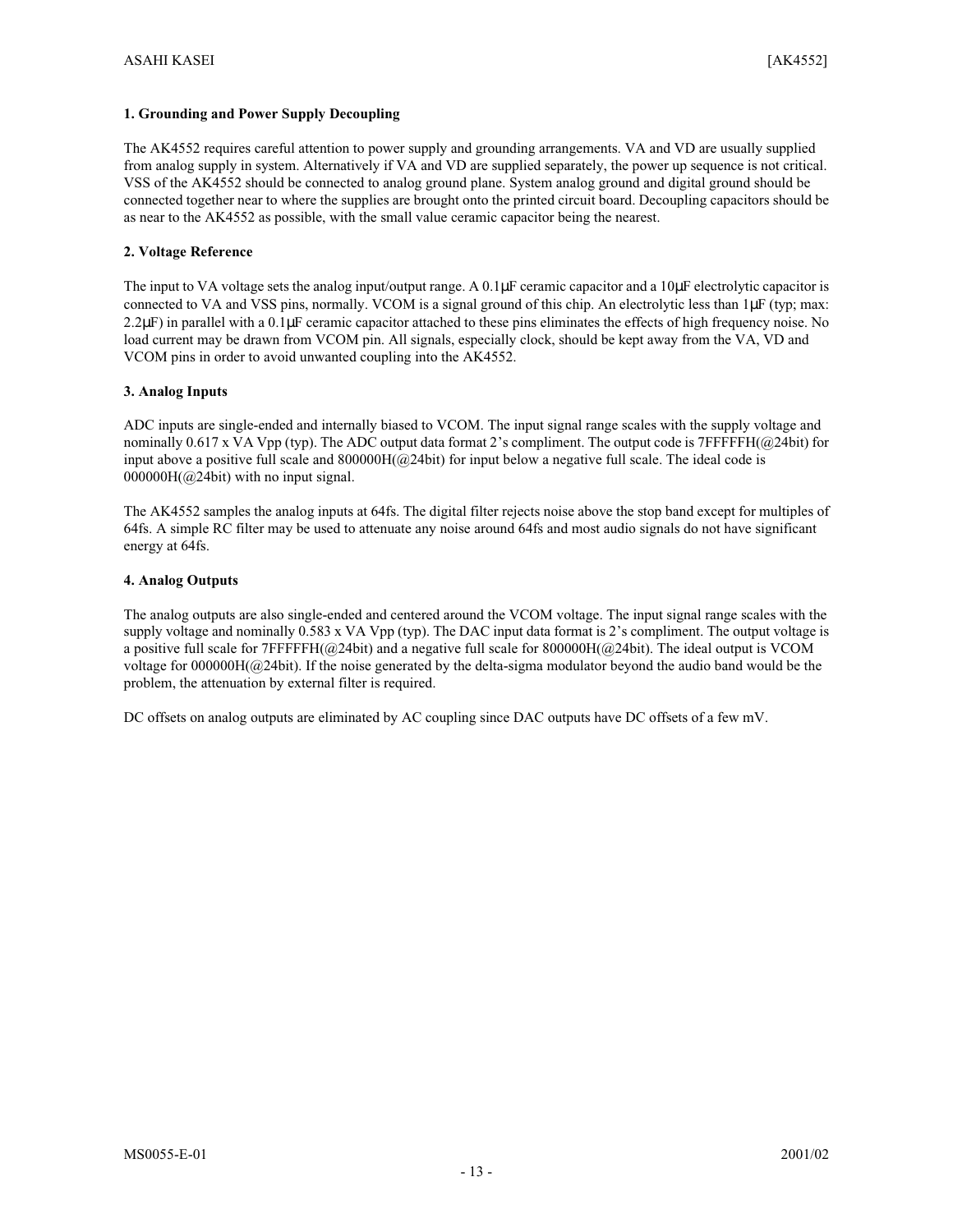**PACKAGE**

16pin TSSOP (Unit: mm)



# **Package & Lead frame material**

| Package molding compound:     | Epoxy        |
|-------------------------------|--------------|
| Lead frame material:          | Cп           |
| Lead frame surface treatment: | Solder plate |